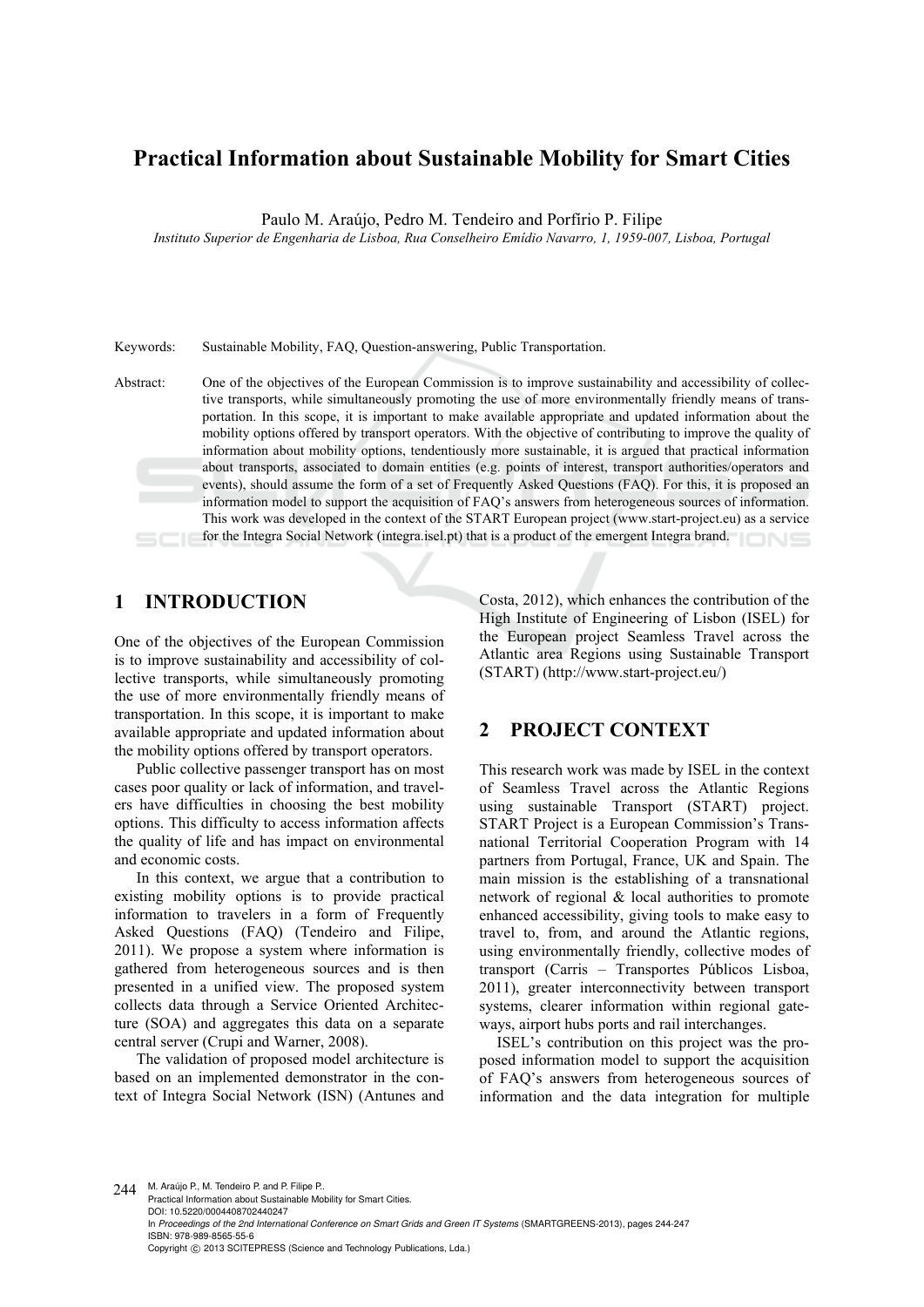transportation sources. Implementing this model allows the interrogation of multiple sources of information through a single Integra Social Network interface. The main idea in this work is to give the precise and useful information to travelers while maintaining the access of multiple information sources transparent to users.

The constructed model has some development requirements that allows the deployment on cloud environments (Schubert et al., 2010). The multiple extern information sources with different technologies, implementations and interfaces has many challenges to integrate with our Integra Social Network, and this cloud environments give a flexible way to configure our system according to different needs.

Different public transportation systems and journey planners (BreizhGo, 2013) (Commentjyvais.fr, 2013) can be integrated with Integra Social Network with total transparently to the end user. Also this integration allows the creation of mobile systems oriented for tourisms purposes, other main goal of START project, where "low budget tourism" can be guided, to reach POI (Points of Interest) or events by public transportation (Ferreira et al., 2013).

#### **2.1 Domain Entity Definition**

The proposed model has several concepts defined to allow information modeling based on a specific main type, Entity. This base type is a set of specific attributes and elements that define every physical and conceptual components of the Integra domain.



Figure 1: Entity type model.

Every Integra entity implements the model presented in **Fig**, and therefore possesses unique and registered identifiers, short and extended descriptions and a flag to indicate if the entity is enabled. As for the mandatory elements, it must only have a name. Additional elements include sets of Uri references, multimedia documents and finally the associated practical information of the entity.

## **3 MODELING PRACTICAL INFORMATION**

The practical information is organized in three distinct parts, the header, the body and the footer as shown in Fig.



The header and the footer can be anything the administrator deems useful to emphasize the body of the practical information, for example a message to the user, an introductory text, an image with a logo, or even nothing at all.

The body of the practical information is constituted by a set of questions, presented in **Fig**. A question of this set possesses, besides attributes, a set of domain concepts in form of keywords and the verbose elements which constitutes the question, the interrogative.



Figure 3: Question Model.

The attributes of a question are mainly the status of the question, and optionally a unique identifier and the default language.

The interrogative, which is presented in **Fig**, is composed by its text message and by its information source, with or without its respective arguments, and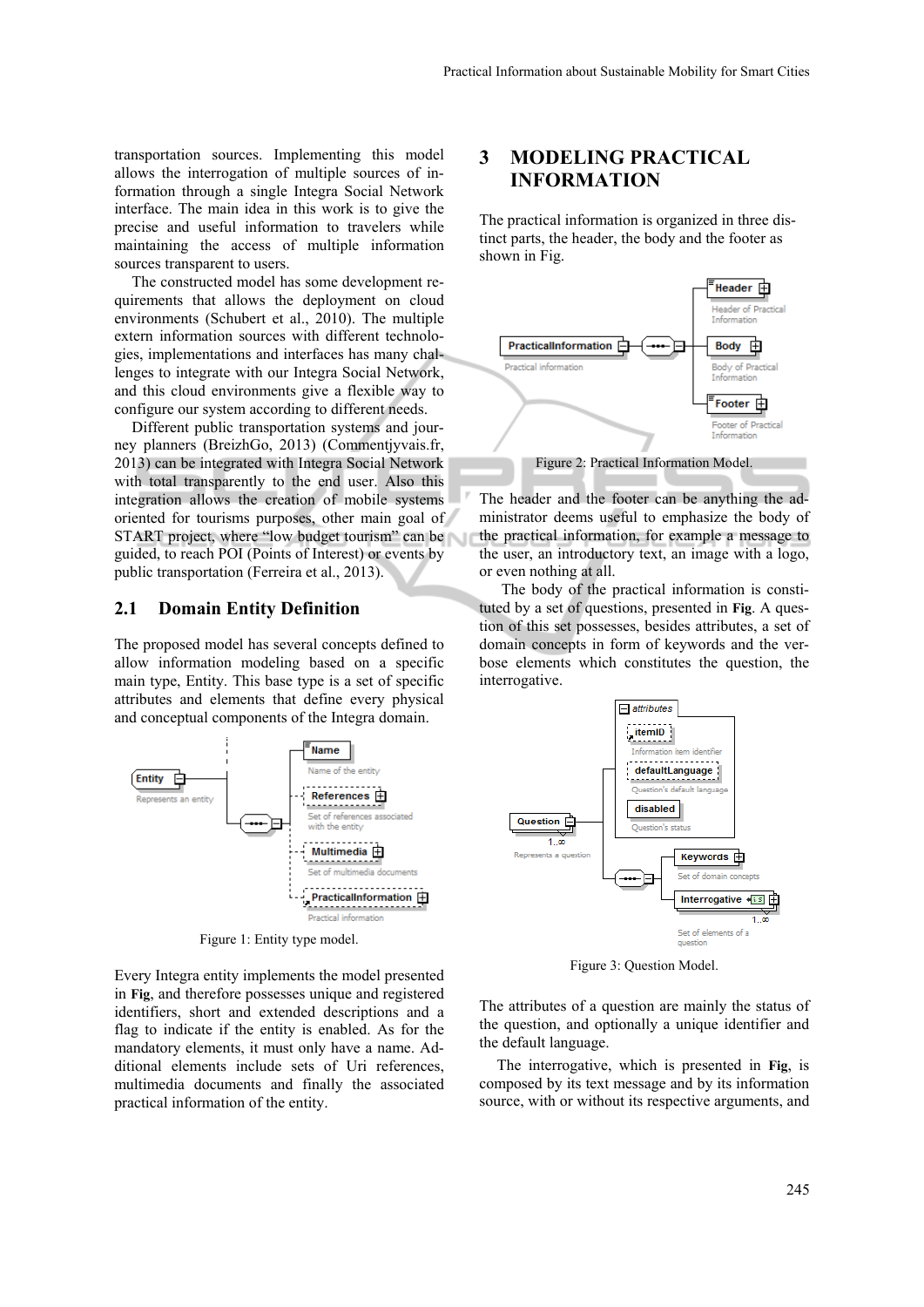by a set of answers. Each interrogative element of a question has different languages, so each single element contains the date of the last update and the owner or responsible for its creation. By conceiving a language dependent structure, it became possible to find different answers for different languages. The source elements indicate the resources from where the answer is to be retrieved and the arguments enable some degree of dynamism by allowing the user or administrator to choose from them.



In **Fig** is presented the structure of an answer. The most relevant attributes are its type, the dates of revision, update and expiring, and its status.



Figure 5: Answer Model.

The element set which composes an answer are the owner of the answer, the used source of information, a set of items which are multimedia ele-

ments such as images or text and optionally a set of a socially typical likes and dislikes, regarding the quality of the answer.

#### **3.1 Example FAQ**

Who examples of reusable questions are given in the following table, where two contexts are used for the same question.

| Question                              | Answer               |          |
|---------------------------------------|----------------------|----------|
|                                       | <i>Train station</i> | Bus stop |
| Where to buy<br>ticket?               | Ticket booth         | On board |
| When to<br>validate it?               | In platform          | On board |
| <b>CONCLUSIONS AND FUTURE</b><br>WORK |                      |          |

This work is a contribution to START project. The constructed model and preliminary tests are promissory. With this model it's possible to integrate different external sources of information dynamically and give travelers the precise and specific information they need.

The Frequently Asked Questions' approach permits question and answer reutilization and which can be an effective solution to the proposed problem. This question answering system allows transparent integration into an existing solution so users don't have to use a different interface or access a different system.

Our contribution is a new approach to question and answering on a specific domain, the sustainable transports, and provides useful information to users on a Frequently Asked Questions basis and allows integration with different public transportation information systems.

As for future work, it is expected to include this system in the Integra Social Network's Reputation System, where the quality of the presented information would be evaluated by users under typical social network approach, through the use of Like/Unlike.

### **REFERENCES**

- Antunes, D. and Costa, A. (2012). *Integra Social Network*. Retrieved January 10, 2013, from http://integra.isel.pt
- *BreizhGo*. Retrieved January 11, 2013, from http:// www.breizhgo.com